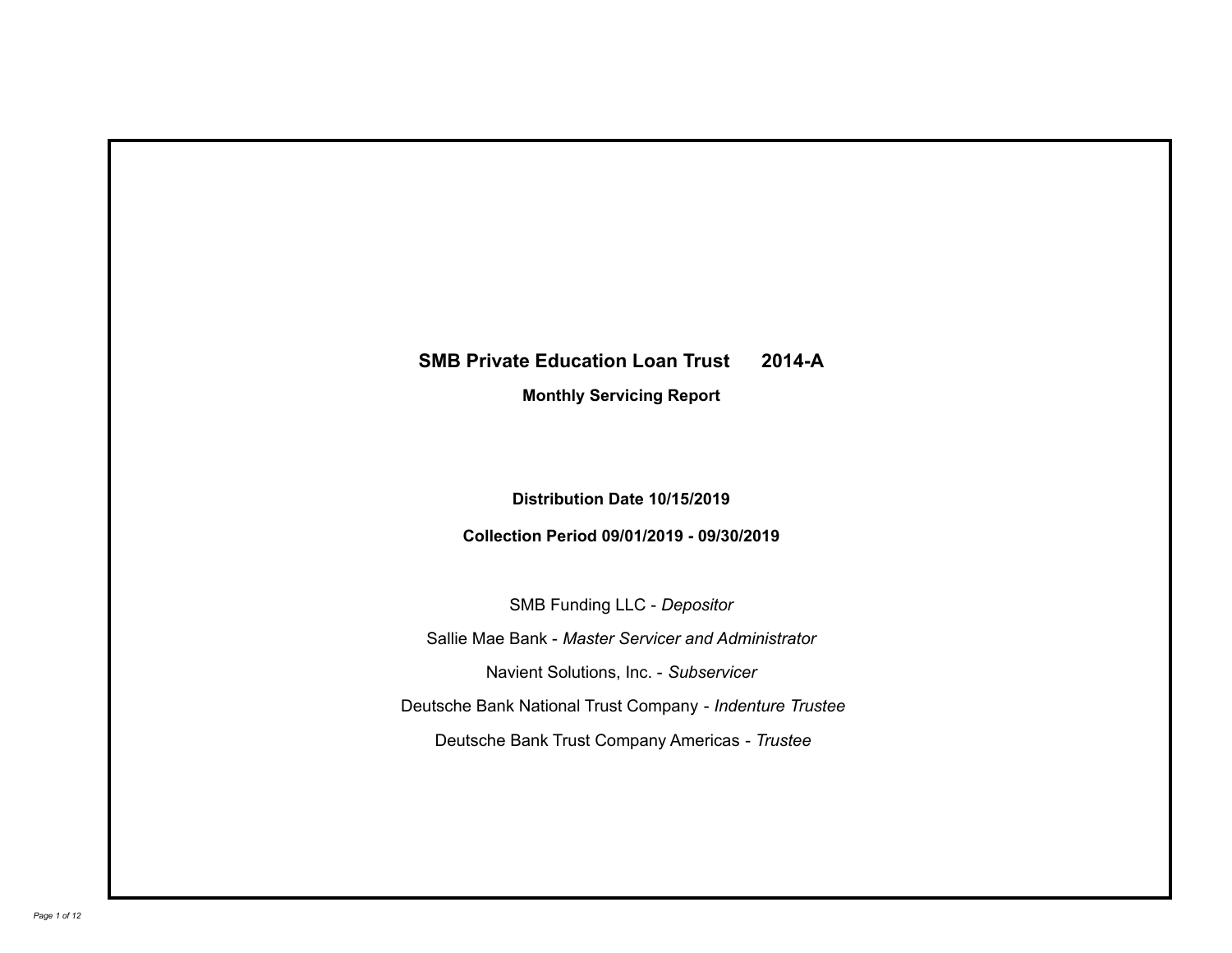|   | <b>Deal Parameters</b>                          |                                                                  |                  |                  |                  |
|---|-------------------------------------------------|------------------------------------------------------------------|------------------|------------------|------------------|
| A | <b>Student Loan Portfolio Characteristics</b>   |                                                                  | 08/07/2014       | 08/31/2019       | 09/30/2019       |
|   | <b>Principal Balance</b>                        |                                                                  | \$361,523,983.59 | \$180,508,056.98 | \$178,287,661.62 |
|   | Interest to be Capitalized Balance              |                                                                  | 17,313,307.43    | 4,166,814.47     | 4,142,572.05     |
|   | Pool Balance                                    |                                                                  | \$378,837,291.02 | \$184,674,871.45 | \$182,430,233.67 |
|   | Weighted Average Coupon (WAC)                   |                                                                  | 7.81%            | 9.20%            | 9.11%            |
|   | Weighted Average Remaining Term                 |                                                                  | 138.29           | 164.79           | 165.72           |
|   | Number of Loans                                 |                                                                  | 33,555           | 16,870           | 16,621           |
|   | Number of Borrowers                             |                                                                  | 26,651           | 13,354           | 13,162           |
|   | Pool Factor                                     |                                                                  |                  | 0.487478070      | 0.481552999      |
|   | Since Issued Total Constant Prepayment Rate (1) |                                                                  |                  | 7.99%            | 7.90%            |
| B | <b>Debt Securities</b>                          | <b>Cusip/Isin</b>                                                | 09/16/2019       |                  | 10/15/2019       |
|   | A <sub>2</sub> A                                | 784456AB1                                                        | \$20,867,222.47  |                  | \$20,158,170.02  |
|   | A2B                                             | 784456AC9                                                        | \$20,867,222.47  |                  | \$20,158,170.03  |
|   | A <sub>3</sub>                                  | 784456AD7                                                        | \$50,000,000.00  |                  | \$50,000,000.00  |
|   | B                                               | 784456AE5                                                        | \$36,000,000.00  |                  | \$36,000,000.00  |
|   | C                                               | 784456AF2                                                        | \$42,000,000.00  |                  | \$42,000,000.00  |
|   |                                                 |                                                                  |                  |                  |                  |
| С | <b>Certificates</b>                             | <b>Cusip/Isin</b>                                                | 09/16/2019       |                  | 10/15/2019       |
|   | <b>Excess Distribution</b>                      | 784456105                                                        | \$100,000.00     |                  | \$100,000.00     |
|   |                                                 |                                                                  |                  |                  |                  |
| D | <b>Account Balances</b>                         |                                                                  | 09/16/2019       |                  | 10/15/2019       |
|   | Reserve Account Balance                         |                                                                  | \$958,735.00     |                  | \$958,735.00     |
|   |                                                 |                                                                  |                  |                  |                  |
| E | <b>Asset / Liability</b>                        |                                                                  | 09/16/2019       |                  | 10/15/2019       |
|   | Overcollateralization Percentage *              |                                                                  | 30.83%           |                  | 30.76%           |
|   | Specified Overcollateralization Amount *        |                                                                  | \$55,402,461.44  |                  | \$54,729,070.10  |
|   | Actual Overcollateralization Amount *           |                                                                  | \$56,940,426.51  |                  | \$56,113,893.62  |
|   |                                                 | * Based on the Rated debt securities (Class A and Class B Bonds) |                  |                  |                  |

(1) Since Issued Total CPR calculations found in monthly servicing reports issued on or prior to September 15, 2015 originally included loans that were removed from the pool by the sponsor because they became ineligible for the pool between the cut-off date and settlement date. On October 5, 2015, Since Issued Total CPR calculations were revised to exclude these loans and all prior monthly servicing reports were restated. For additional information, see 'Since Issued CPR Methodology' found on page 11 of this report.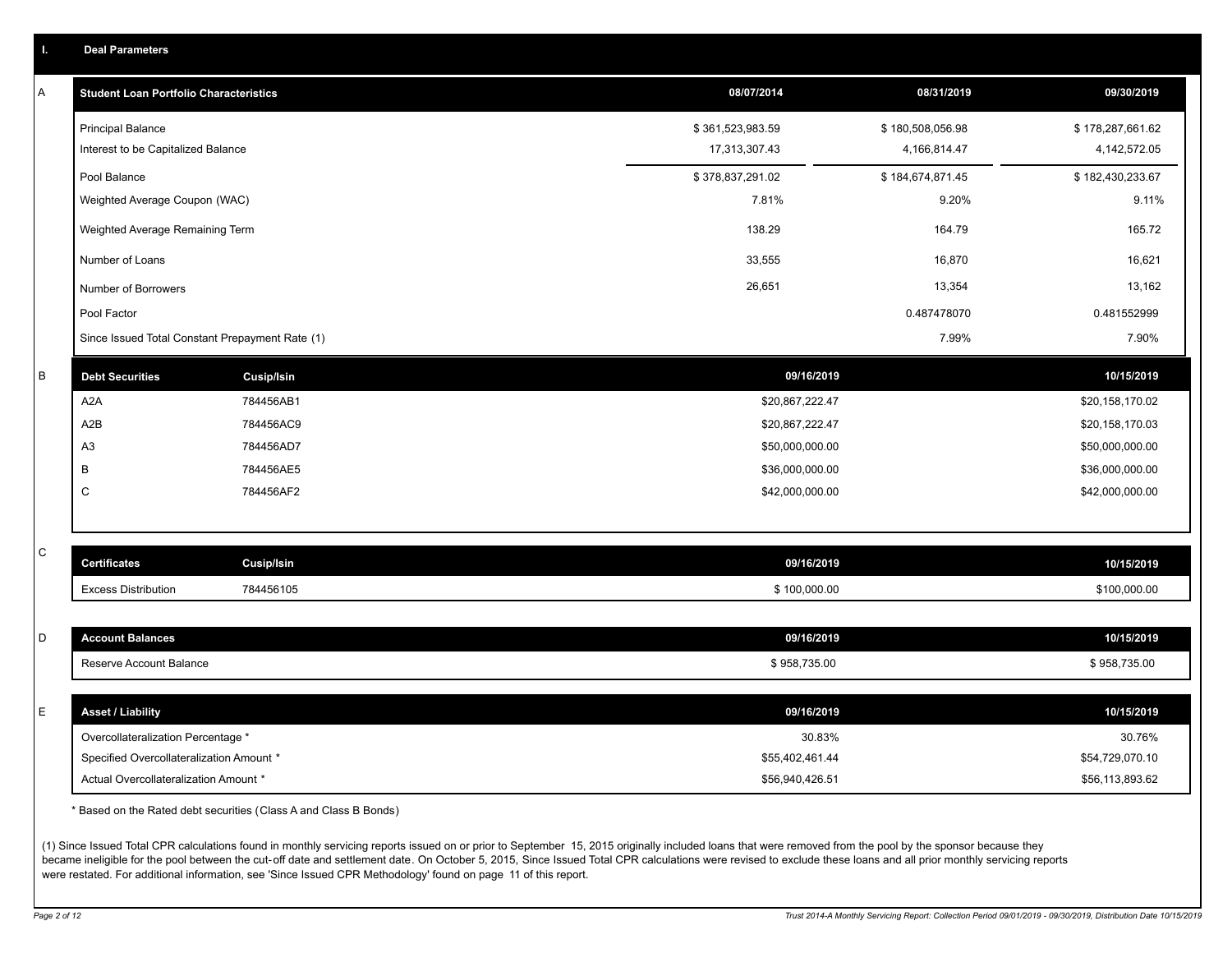| ш. |   | 2014-A Trust Activity 09/01/2019 through 09/30/2019              |                |
|----|---|------------------------------------------------------------------|----------------|
|    | Α | <b>Student Loan Principal Receipts</b>                           |                |
|    |   | <b>Borrower Principal</b>                                        | 2,391,913.90   |
|    |   | <b>Consolidation Activity Principal</b>                          | 0.00           |
|    |   | Seller Principal Reimbursement                                   | 0.00           |
|    |   | Servicer Principal Reimbursement                                 | 0.00           |
|    |   | Delinquent Principal Purchases by Servicer                       | 0.00           |
|    |   | <b>Other Principal Deposits</b>                                  | 0.00           |
|    |   | <b>Total Principal Receipts</b>                                  | \$2,391,913.90 |
|    | В | <b>Student Loan Interest Receipts</b>                            |                |
|    |   | Borrower Interest                                                | 1,020,808.45   |
|    |   | <b>Consolidation Activity Interest</b>                           | 0.00           |
|    |   | Seller Interest Reimbursement                                    | 0.00           |
|    |   | Servicer Interest Reimbursement                                  | (2,609.04)     |
|    |   | Delinquent Interest Purchases by Servicer                        | 0.00           |
|    |   | <b>Other Interest Deposits</b>                                   | 9,779.31       |
|    |   | <b>Total Interest Receipts</b>                                   | \$1,027,978.72 |
|    | С | <b>Recoveries on Realized Losses</b>                             | \$35,970.12    |
|    | D | <b>Investment Income</b>                                         | \$7,769.15     |
|    | Е | <b>Funds Borrowed from Next Collection Period</b>                | \$0.00         |
|    | F | <b>Funds Repaid from Prior Collection Period</b>                 | \$0.00         |
|    | G | Loan Sale or Purchase Proceeds                                   | \$0.00         |
|    | н | Initial Deposits to Collection Account                           | \$0.00         |
|    |   | <b>Excess Transferred from Other Accounts</b>                    | \$0.00         |
|    | J | <b>Borrower Benefit Reimbursements</b>                           | \$0.00         |
|    | Κ | <b>Gross Swap Receipt</b>                                        | \$0.00         |
|    | L | <b>Other Deposits</b>                                            | \$0.00         |
|    | М | <b>Other Fees Collected</b>                                      | \$0.00         |
|    | N | <b>AVAILABLE FUNDS</b>                                           | \$3,463,631.89 |
|    | O | Non-Cash Principal Activity During Collection Period             | \$171,518.54   |
|    |   |                                                                  |                |
|    | P | Aggregate Purchased Amounts by the Depositor, Servicer or Seller | \$0.00         |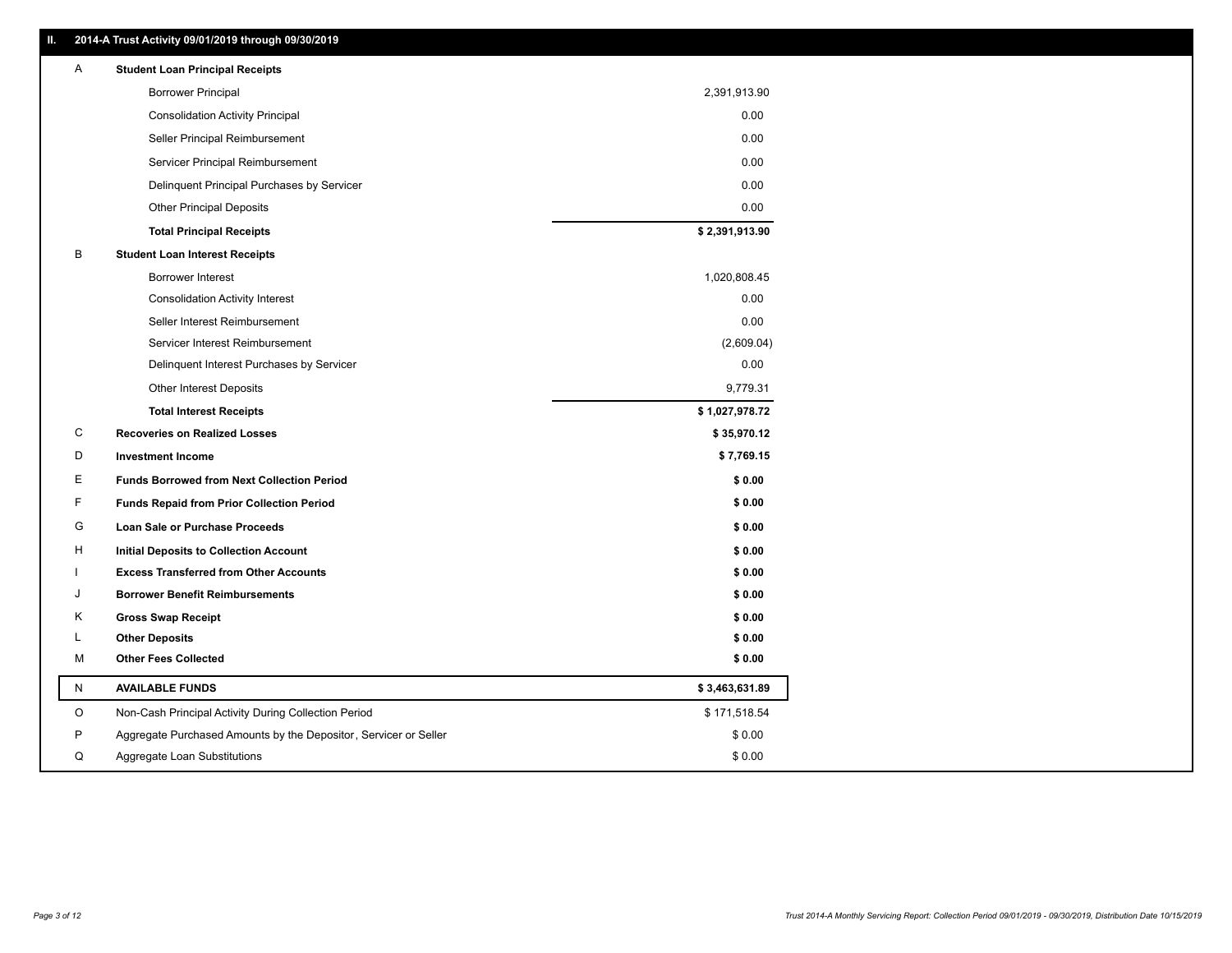|                   |                         |                                     | 09/30/2019 |                  |                |                          |         | 08/31/2019 |                  |                |
|-------------------|-------------------------|-------------------------------------|------------|------------------|----------------|--------------------------|---------|------------|------------------|----------------|
|                   |                         | <b>Wtd Avg</b><br># Loans<br>Coupon | Principal  |                  | % of Principal | <b>Wtd Avg</b><br>Coupon | # Loans | Principal  |                  | % of Principal |
| INTERIM:          | IN SCHOOL               | 10.18%                              | 164        | \$2,080,570.10   | 1.140%         | 10.19%                   |         | 176        | \$2,256,075.45   | 1.222%         |
|                   | <b>GRACE</b>            | 9.78%                               | 122        | \$1,774,539.50   | 0.973%         | 10.15%                   |         | 115        | \$1,535,711.40   | 0.832%         |
|                   | <b>DEFERMENT</b>        | 10.08%                              | 911        | \$12,104,659.35  | 6.635%         | 10.19%                   |         | 893        | \$11,977,465.58  | 6.486%         |
| <b>REPAYMENT:</b> | <b>CURRENT</b>          | 8.93%                               | 14,302     | \$150,662,465.75 | 82.586%        | 9.00%                    |         | 14,564     | \$152,706,765.27 | 82.690%        |
|                   | 31-60 DAYS DELINQUENT   | 9.63%                               | 259        | \$3,256,688.19   | 1.785%         | 9.66%                    |         | 263        | \$3,489,807.04   | 1.890%         |
|                   | 61-90 DAYS DELINQUENT   | 9.54%                               | 142        | \$2,096,817.03   | 1.149%         | 10.06%                   |         | 157        | \$2,199,119.19   | 1.191%         |
|                   | 91-120 DAYS DELINQUENT  | 10.05%                              | 117        | \$1,622,475.68   | 0.889%         | 10.43%                   |         | 92         | \$1,385,592.74   | 0.750%         |
|                   | 121-150 DAYS DELINQUENT | 10.36%                              | 55         | \$768,092.42     | 0.421%         | 10.44%                   |         | 89         | \$1,152,398.88   | 0.624%         |
|                   | 151-180 DAYS DELINQUENT | 10.17%                              | 61         | \$779,787.83     | 0.427%         | 9.81%                    |         | 69         | \$1,173,612.82   | 0.636%         |
|                   | > 180 DAYS DELINQUENT   | 10.82%                              | 48         | \$919,682.77     | 0.504%         | 10.78%                   |         | 30         | \$491,689.87     | 0.266%         |
|                   | <b>FORBEARANCE</b>      | 9.99%                               | 440        | \$6,364,455.05   | 3.489%         | 10.20%                   |         | 422        | \$6,306,633.21   | 3.415%         |
| <b>TOTAL</b>      |                         |                                     | 16,621     | \$182,430,233.67 | 100.00%        |                          |         | 16,870     | \$184,674,871.45 | 100.00%        |

Percentages may not total 100% due to rounding \*

\*\* Smart Option Interest Only loans and \$25 Fixed Payment loans classified as in repayment whether student borrowers are in school, in grace, in deferment or required to make full principal and interest payments on their l

\*\*\* To conform with company standard reporting these sections now include Princial and Interest Accrued to Capitalize.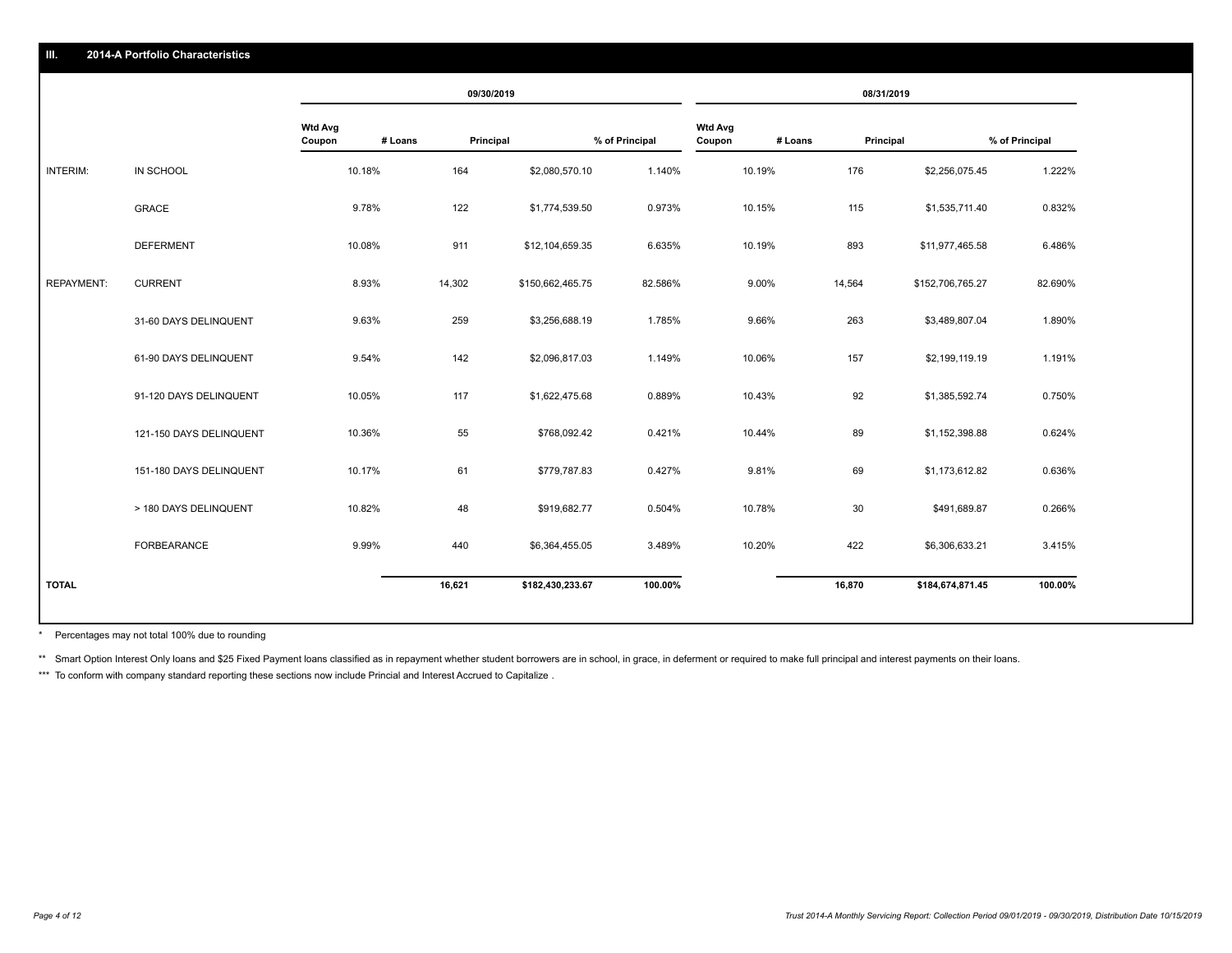|                                                         | 9/30/2019        | 8/31/2019        |
|---------------------------------------------------------|------------------|------------------|
| Pool Balance                                            | \$182,430,233.67 | \$184,674,871.45 |
| Total # Loans                                           | 16,621           | 16,870           |
| Total # Borrowers                                       | 13,162           | 13,354           |
| Weighted Average Coupon                                 | 9.11%            | 9.20%            |
| Weighted Average Remaining Term                         | 165.72           | 164.79           |
| Percent of Pool - Cosigned                              | 93.7%            | 93.7%            |
| Percent of Pool - Non Cosigned                          | 6.3%             | 6.3%             |
| Borrower Interest Accrued for Period                    | \$1,342,829.01   | \$1,416,506.84   |
| Outstanding Borrower Interest Accrued                   | \$5,568,567.30   | \$5,621,161.93   |
| Gross Principal Realized Loss - Periodic *              | \$174,720.64     | \$130,753.04     |
| Gross Principal Realized Loss - Cumulative *            | \$14,334,579.76  | \$14,159,859.12  |
| Delinquent Principal Purchased by Servicer - Periodic   | \$0.00           | \$0.00           |
| Delinquent Principal Purchased by Servicer - Cumulative | \$0.00           | \$0.00           |
| Recoveries on Realized Losses - Periodic                | \$35,970.12      | \$58,235.06      |
| Recoveries on Realized Losses - Cumulative              | \$1,272,382.08   | \$1,236,411.96   |
| Net Losses - Periodic                                   | \$138,750.52     | \$72,517.98      |
| Net Losses - Cumulative                                 | \$13,062,197.68  | \$12,923,447.16  |
| <b>Cumulative Gross Defaults</b>                        | \$14,334,579.76  | \$14,159,859.12  |
| Change in Gross Defaults                                | \$174,720.64     | \$130,753.04     |
| Non-Cash Principal Activity - Capitalized Interest      | \$346,296.36     | \$307,624.92     |
| Since Issued Total Constant Prepayment Rate (CPR) (1)   | 7.90%            | 7.99%            |
| <b>Loan Substitutions</b>                               | \$0.00           | \$0.00           |
| <b>Cumulative Loan Substitutions</b>                    | \$0.00           | \$0.00           |
| <b>Unpaid Master Servicing Fees</b>                     | \$0.00           | \$0.00           |
| <b>Unpaid Sub-Servicing Fees</b>                        | \$0.00           | \$0.00           |
| <b>Unpaid Administration Fees</b>                       | \$0.00           | \$0.00           |
| Unpaid Carryover Master Servicing Fees                  | \$0.00           | \$0.00           |
| Unpaid Carryover Sub-Servicing Fees                     | \$0.00           | \$0.00           |
| Note Interest Shortfall                                 | \$0.00           | \$0.00           |

\* In accordance with the Sub-Servicer's current policies and procedures, after September 1, 2017 loans subject to bankruptcy claims generally will not be reported as a charged- off unless and until they are delinquent for

(1) Since Issued Total CPR calculations found in monthly servicing reports issued on or prior to September 15, 2015 originally included loans that were removed from the pool by the sponsor because they became ineligible fo between the cut-off date and settlement date. On October 5, 2015, Since Issued Total CPR calculations were revised to exclude these loans and all prior monthly servicing reports were restated. For additional information, s CPR Methodology' found on page 11 of this report.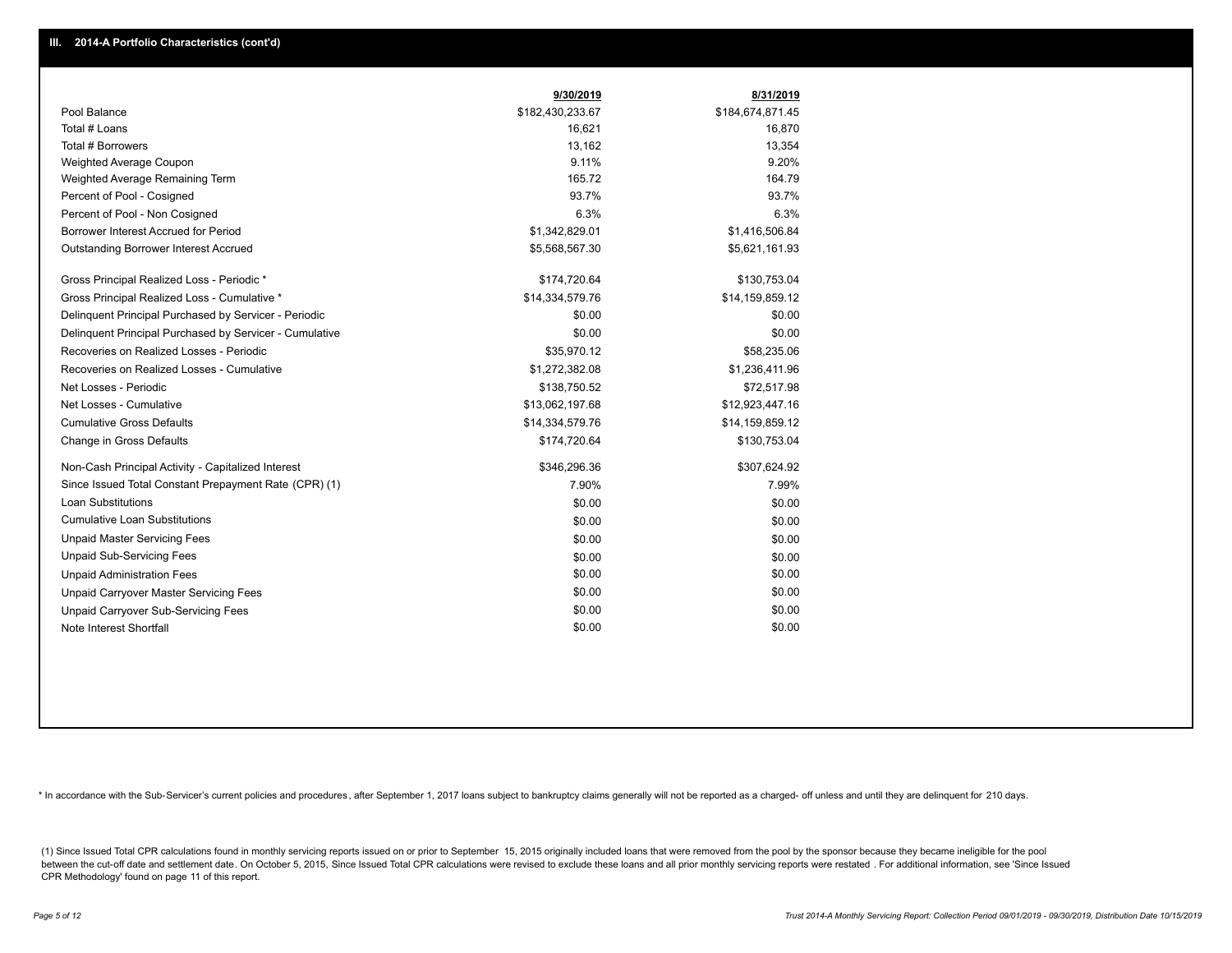## **IV. 2014-A Portfolio Statistics by Loan Program**

| 9.45% |                                                                                                                    |                  |          |
|-------|--------------------------------------------------------------------------------------------------------------------|------------------|----------|
|       | 8,161                                                                                                              | \$90,784,429.48  | 49.764%  |
| 9.07% | 4,820                                                                                                              | \$64,525,338.31  | 35.370%  |
| 8.10% | 3,640                                                                                                              | \$27,120,465.88  | 14.866%  |
| 0.00% | 0.00                                                                                                               | \$0.00           | 0.000%   |
| 9.11% | 16,621                                                                                                             | \$182,430,233.67 | 100.000% |
|       |                                                                                                                    | \$0.00           |          |
|       |                                                                                                                    | \$0.00           |          |
|       |                                                                                                                    | \$0.00           |          |
|       |                                                                                                                    | \$0.00           |          |
|       |                                                                                                                    | \$0.00           |          |
|       |                                                                                                                    | \$0.00           |          |
|       |                                                                                                                    | \$24,463,034.88  |          |
|       |                                                                                                                    | \$157,967,198.79 |          |
|       |                                                                                                                    |                  |          |
|       | To conform with company standard reporting these sections now include Princial and Interest Accrued to Capitalize. |                  |          |
|       |                                                                                                                    |                  |          |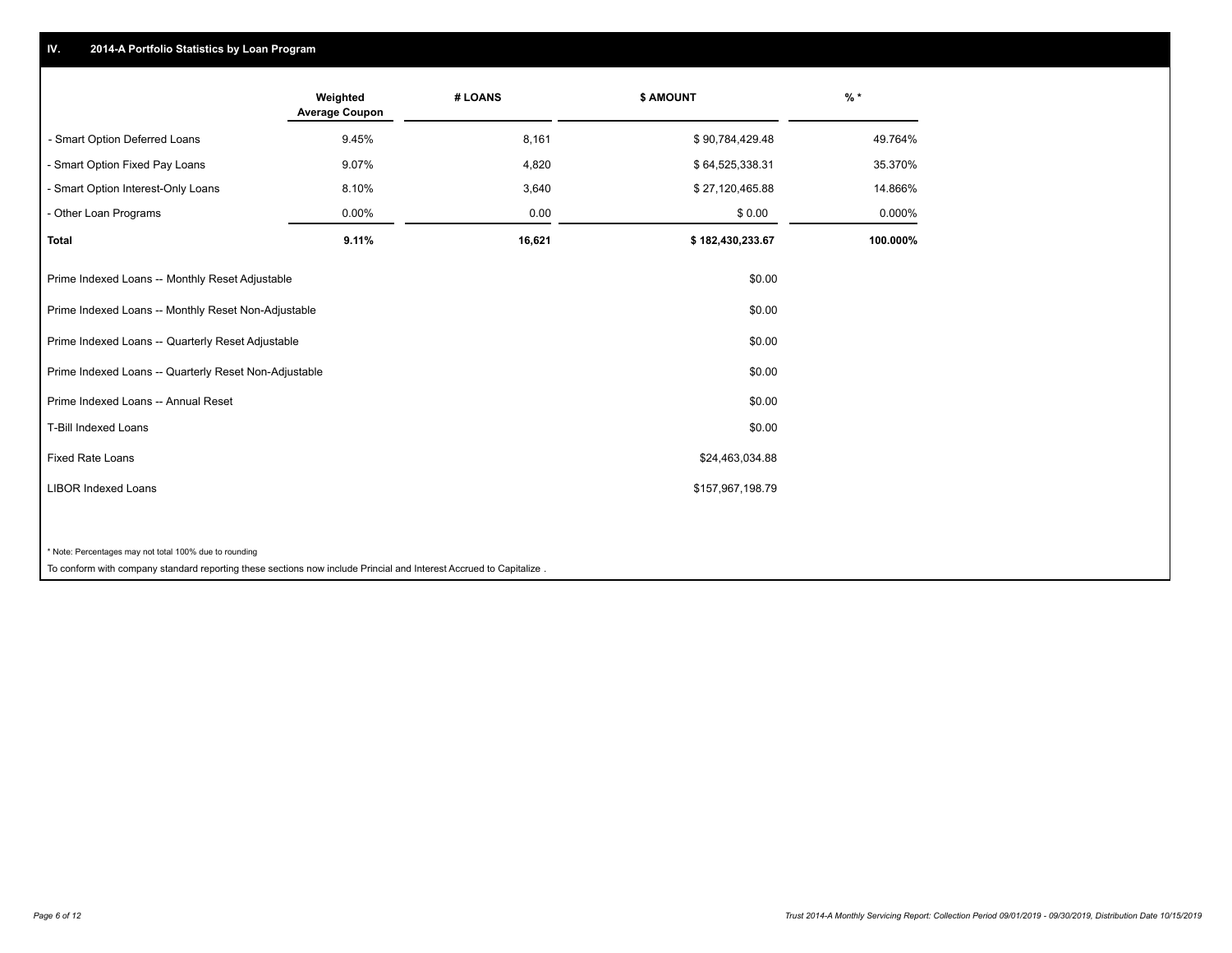| Α. |       | <b>Reserve Account</b>                                                                                                                                                                             |                  |  |
|----|-------|----------------------------------------------------------------------------------------------------------------------------------------------------------------------------------------------------|------------------|--|
|    |       | Specified Reserve Account Balance                                                                                                                                                                  | \$958,735.00     |  |
|    |       | Actual Reserve Account Balance                                                                                                                                                                     | \$958,735.00     |  |
| В. |       | <b>Principal Distribution Amount</b>                                                                                                                                                               |                  |  |
|    | j.    | Class A Notes Outstanding                                                                                                                                                                          | \$91,734,444.94  |  |
|    | ii.   | Pool Balance                                                                                                                                                                                       | \$182,430,233.67 |  |
|    | iii.  | First Priority Principal Distribution Amount (i - ii)                                                                                                                                              | \$0.00           |  |
|    |       | Class A and B Notes Outstanding                                                                                                                                                                    | \$127,734,444.94 |  |
|    | iv.   |                                                                                                                                                                                                    |                  |  |
|    | v.    | First Priority Principal Distribution Amount                                                                                                                                                       | \$0.00           |  |
|    | vi.   | Pool Balance                                                                                                                                                                                       | \$182,430,233.67 |  |
|    | Vii.  | Specified Overcollateralization Amount                                                                                                                                                             | \$54,729,070.10  |  |
|    | VIII. | Regular Principal Distribution Amount (iv - v) - (vi - vii)                                                                                                                                        | \$33,281.37      |  |
|    |       |                                                                                                                                                                                                    |                  |  |
|    | ix.   | Notes Outstanding                                                                                                                                                                                  | \$169,734,444.94 |  |
|    | х.    | First Priority Principal Distribution Amount                                                                                                                                                       | \$0.00           |  |
|    | xi.   | Regular Principal Distribution Amount                                                                                                                                                              | \$33,281.37      |  |
|    | xii.  | Available Funds (after payment of waterfall items A through J) *                                                                                                                                   | \$2,769,647.03   |  |
|    | XIII. | Additional Principal Distribution Amount (min(ix - x - xi, xiii))                                                                                                                                  | \$1,384,823.52   |  |
|    |       | * Represents 50% of value if the principal balance of the notes is greater than 10% of initial principal balance of the notes or the Class A and Class B note are reduced to 0, otherwise the full |                  |  |

value is shown.

## **V. 2014-A Reserve Account and Principal Distribution Calculations**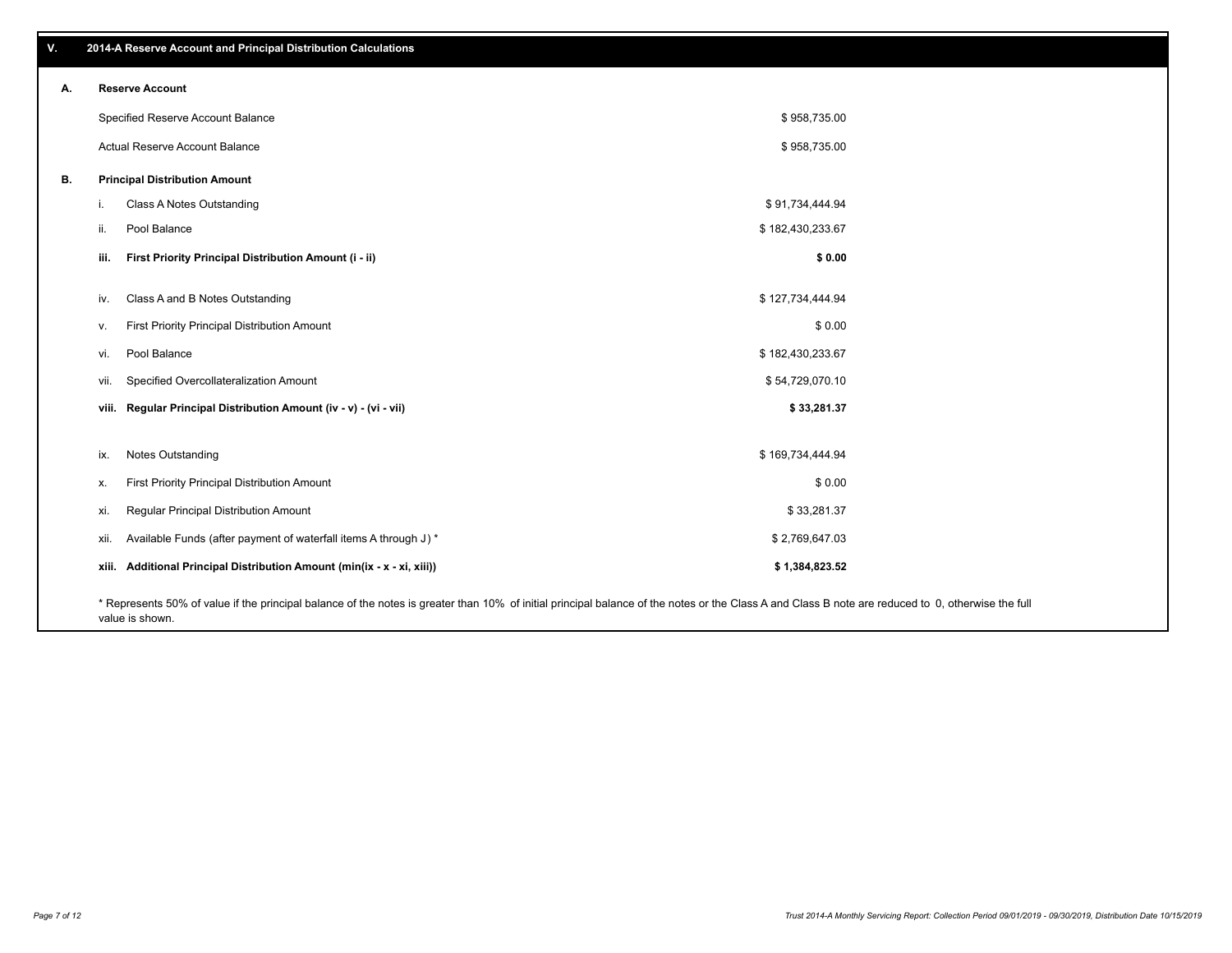| VI. |  |  | <b>2014-A Waterfall for Distributions</b> |
|-----|--|--|-------------------------------------------|
|-----|--|--|-------------------------------------------|

|                                                                                                                                                                                                     | Paid             | <b>Funds Balance</b> |
|-----------------------------------------------------------------------------------------------------------------------------------------------------------------------------------------------------|------------------|----------------------|
| <b>Total Available Funds</b>                                                                                                                                                                        |                  | \$3,463,631.89       |
| <b>Trustee Fees</b><br>Α                                                                                                                                                                            | \$0.00           | \$3,463,631.89       |
| B<br>i. Master Servicing Fees                                                                                                                                                                       | \$7,581.51       | \$3,456,050.38       |
| ii. Sub-Servicing Fees                                                                                                                                                                              | \$120,424.76     | \$3,335,625.62       |
| C<br>i. Administration Fees                                                                                                                                                                         | \$6,667.00       | \$3,328,958.62       |
| ii. Unreimbursed Administrator Advances plus any Unpaid                                                                                                                                             | \$0.00           | \$3,328,958.62       |
| D<br>Class A Noteholders Interest Distribution Amount                                                                                                                                               | \$248,530.22     | \$3,080,428.40       |
| Ε<br><b>First Priority Principal Payment</b>                                                                                                                                                        | \$0.00           | \$3,080,428.40       |
| F<br>Class B Noteholders Interest Distribution Amount                                                                                                                                               | \$120,000.00     | \$2,960,428.40       |
| G<br>Class C Noteholders Interest Distribution Amount                                                                                                                                               | \$157,500.00     | \$2,802,928.40       |
| H<br>Reinstatement Reserve Account                                                                                                                                                                  | \$0.00           | \$2,802,928.40       |
| $\mathbf{I}$<br>Regular Principal Distribution                                                                                                                                                      | \$33,281.37      | \$2,769,647.03       |
| i. Carryover Master Servicing Fees<br>J                                                                                                                                                             | \$0.00           | \$2,769,647.03       |
| ii. Carryover Sub-servicing Fees                                                                                                                                                                    | \$0.00           | \$2,769,647.03       |
| Κ<br>Additional Principal Distribution Amount                                                                                                                                                       | \$1,384,823.52   | \$1,384,823.51       |
| L<br>Unpaid Expenses of Trustee                                                                                                                                                                     | \$0.00           | \$1,384,823.51       |
| M<br>Unpaid Expenses of Administrator                                                                                                                                                               | \$0.00           | \$1,384,823.51       |
| N<br>Remaining Funds to the Excess Distribution Certificateholder                                                                                                                                   | \$1,384,823.51   | \$0.00               |
|                                                                                                                                                                                                     |                  |                      |
| <b>Waterfall Conditions</b>                                                                                                                                                                         |                  |                      |
| <b>Class C Noteholders' Interest Distribution Condition</b>                                                                                                                                         |                  |                      |
| Pool Balance<br>i.                                                                                                                                                                                  | \$182,430,233.67 |                      |
| ii.<br>Class A and B Notes Outstanding                                                                                                                                                              | \$127,734,444.94 |                      |
| Class C Noteholders' Interest Distribution Ratio (i / ii)<br>iii.                                                                                                                                   | 142.82%          |                      |
| Minimum Ratio<br>iv.                                                                                                                                                                                | 110.00%          |                      |
| Is the Class C Noteholders' Interest Distribution Condition Satisfied (iii > iv)<br>۷.                                                                                                              | Υ                |                      |
| Note: If the Class C Noteholders' Interest Distribution Condition is satisfied then the amount of interest accrued at the Class C Rate for the Accrual Period is Released on the distribution Date. |                  |                      |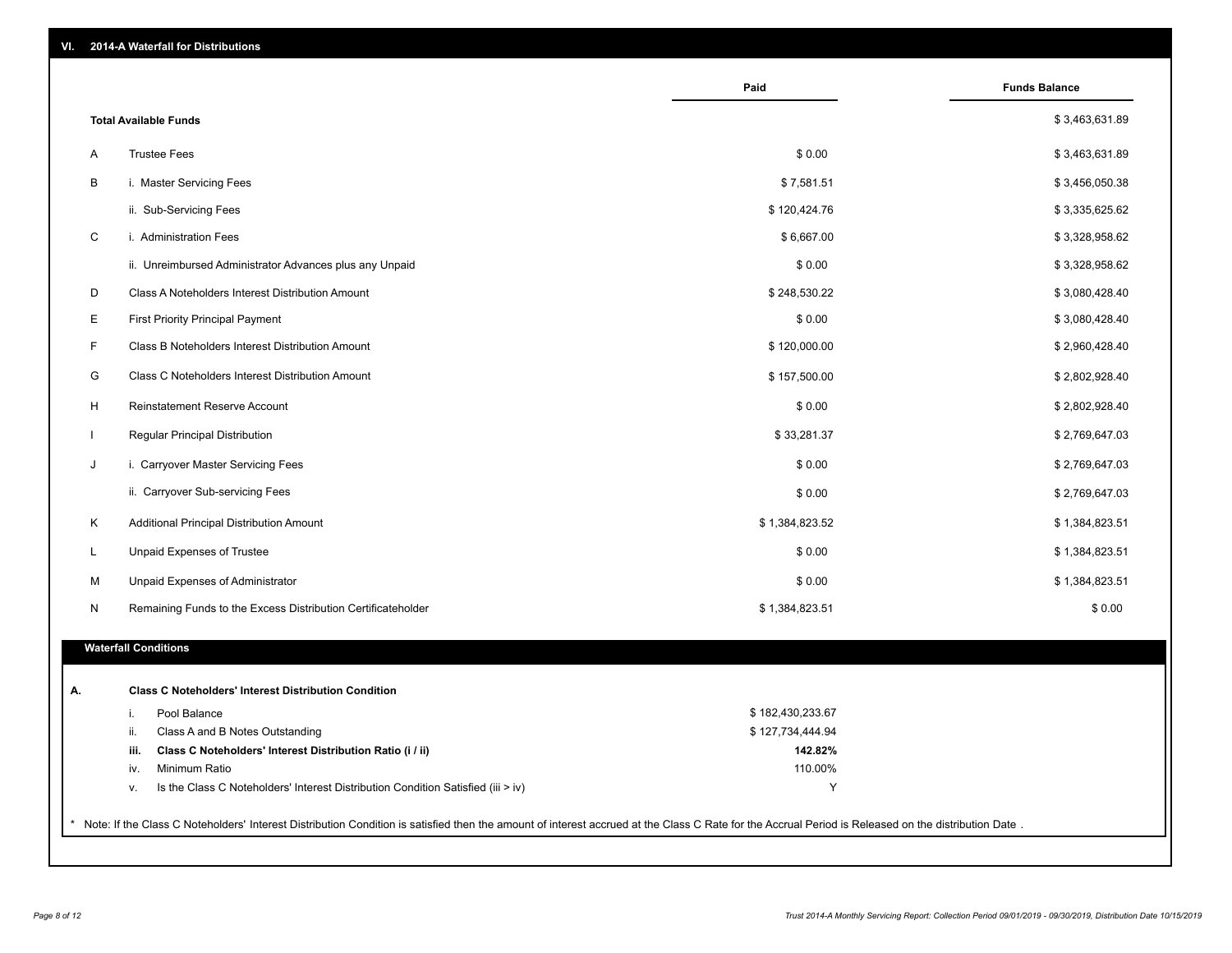## **VII. 2014-A Distributions**

#### **Distribution Amounts**

|                                                            | A2A                     | A <sub>2</sub> B        | A <sub>3</sub>          |
|------------------------------------------------------------|-------------------------|-------------------------|-------------------------|
| Cusip/Isin                                                 | 784456AB1               | 784456AC9               | 784456AD7               |
| <b>Beginning Balance</b>                                   | \$20,867,222.47         | \$20,867,222.47         | \$50,000,000.00         |
| Index                                                      | <b>FIXED</b>            | <b>LIBOR</b>            | <b>LIBOR</b>            |
| Spread/Fixed Rate                                          | 3.05%                   | 1.15%                   | 1.50%                   |
| Record Date (Days Prior to Distribution)                   | 1 NEW YORK BUSINESS DAY | 1 NEW YORK BUSINESS DAY | 1 NEW YORK BUSINESS DAY |
| <b>Accrual Period Begin</b>                                | 9/15/2019               | 9/16/2019               | 9/16/2019               |
| <b>Accrual Period End</b>                                  | 10/15/2019              | 10/15/2019              | 10/15/2019              |
| Daycount Fraction                                          | 0.08333333              | 0.08055556              | 0.08055556              |
| Interest Rate*                                             | 3.05000%                | 3.17750%                | 3.52750%                |
| <b>Accrued Interest Factor</b>                             | 0.002541666             | 0.002559653             | 0.002841597             |
| <b>Current Interest Due</b>                                | \$53,037.52             | \$53,412.84             | \$142,079.86            |
| Interest Shortfall from Prior Period Plus Accrued Interest | $$ -$                   | $$ -$                   | $\mathsf{\$}$ -         |
| <b>Total Interest Due</b>                                  | \$53,037.52             | \$53,412.84             | \$142,079.86            |
| <b>Interest Paid</b>                                       | \$53,037.52             | \$53,412.84             | \$142,079.86            |
| <b>Interest Shortfall</b>                                  | \$ -                    | $$ -$                   | $$ -$                   |
| <b>Principal Paid</b>                                      | \$709,052.45            | \$709,052.44            | $\frac{1}{2}$           |
| <b>Ending Principal Balance</b>                            | \$20,158,170.02         | \$20,158,170.03         | \$50,000,000.00         |
| Paydown Factor                                             | 0.010427242             | 0.010427242             | 0.000000000             |
| <b>Ending Balance Factor</b>                               | 0.296443677             | 0.296443677             | 1.000000000             |

\* Pay rates for Current Distribution. For the interest rates applicable to the next distribution date, please see https://www.salliemae.com/about/investors/data/SMBabrate.txt.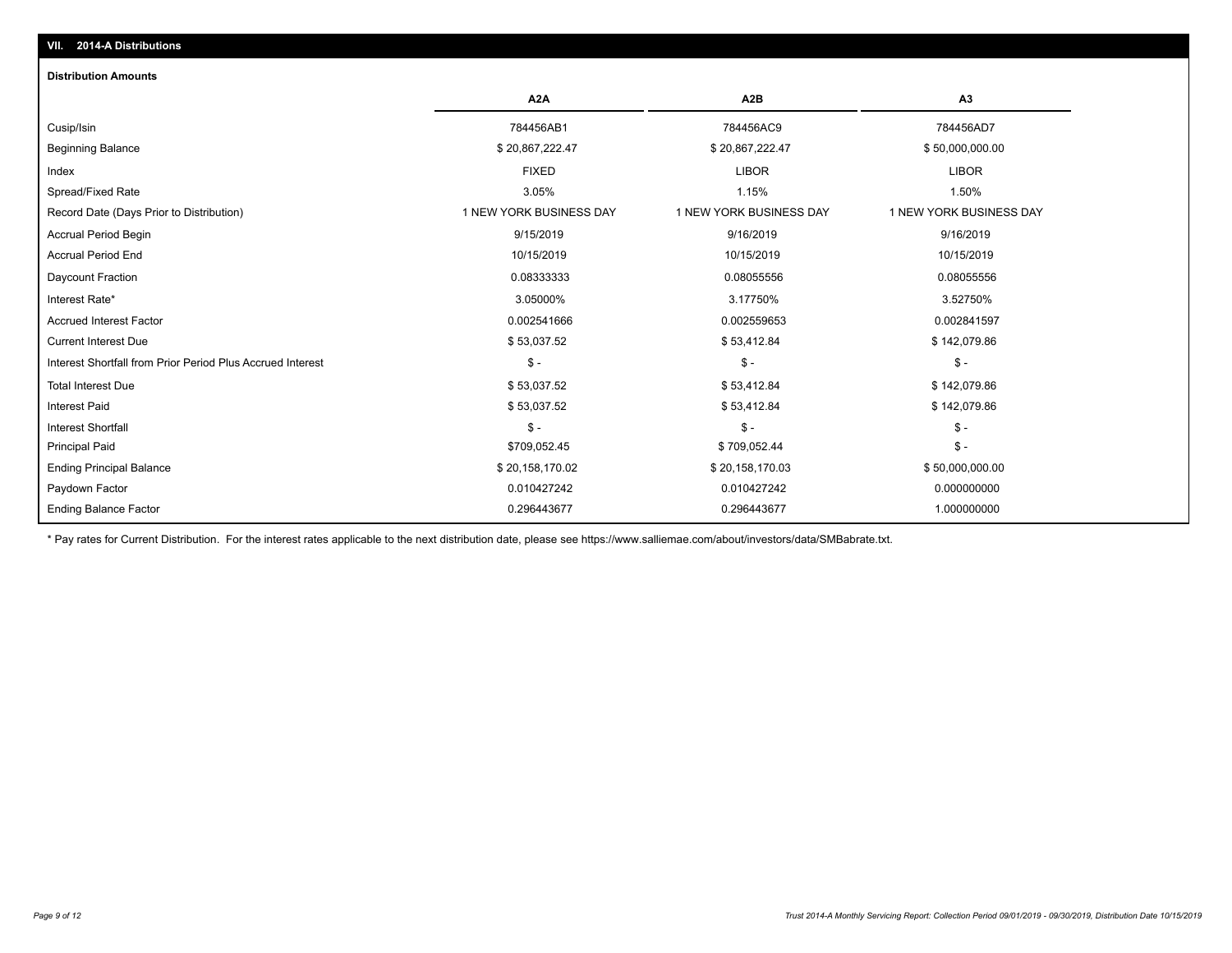| <b>Distribution Amounts</b>                                |                         |                         |
|------------------------------------------------------------|-------------------------|-------------------------|
|                                                            | в                       | c                       |
| Cusip/Isin                                                 | 784456AE5               | 784456AF2               |
| <b>Beginning Balance</b>                                   | \$36,000,000.00         | \$42,000,000.00         |
| Index                                                      | <b>FIXED</b>            | <b>FIXED</b>            |
| Spread/Fixed Rate                                          | 4.00%                   | 4.50%                   |
| Record Date (Days Prior to Distribution)                   | 1 NEW YORK BUSINESS DAY | 1 NEW YORK BUSINESS DAY |
| <b>Accrual Period Begin</b>                                | 9/15/2019               | 9/15/2019               |
| <b>Accrual Period End</b>                                  | 10/15/2019              | 10/15/2019              |
| Daycount Fraction                                          | 0.08333333              | 0.08333333              |
| Interest Rate*                                             | 4.00000%                | 4.50000%                |
| <b>Accrued Interest Factor</b>                             | 0.003333333             | 0.003750000             |
| <b>Current Interest Due</b>                                | \$120,000.00            | \$157,500.00            |
| Interest Shortfall from Prior Period Plus Accrued Interest | $\frac{1}{2}$           | $\mathsf{\$}$ -         |
| <b>Total Interest Due</b>                                  | \$120,000.00            | \$157,500.00            |
| <b>Interest Paid</b>                                       | \$120,000.00            | \$157,500.00            |
| <b>Interest Shortfall</b>                                  | $\frac{1}{2}$           | $\mathsf{\$}$ -         |
| <b>Principal Paid</b>                                      | $$ -$                   | $$ -$                   |
| <b>Ending Principal Balance</b>                            | \$36,000,000.00         | \$42,000,000.00         |
| Paydown Factor                                             | 0.000000000             | 0.000000000             |
| <b>Ending Balance Factor</b>                               | 1.000000000             | 1.000000000             |

\* Pay rates for Current Distribution. For the interest rates applicable to the next distribution date, please see https://www.salliemae.com/about/investors/data/SMBabrate.txt.

**VII. 2014-A Distributions**